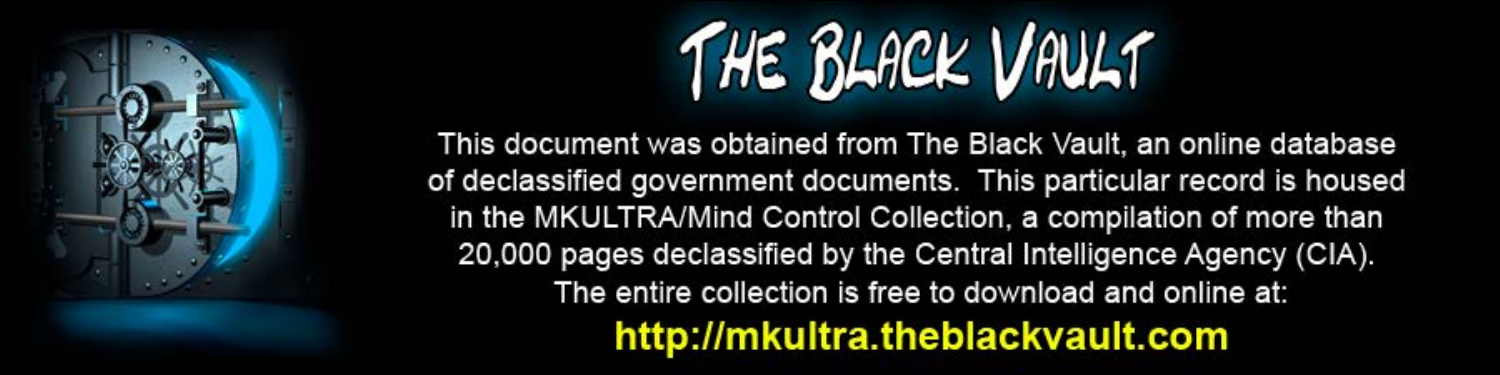$3, 4, 23/10$ 

 $k$  May 1951

## HEMORAMDUM TO THE FILE

of 1633 met with the service to discuss certain details of the trainingfor "Bluebird" operation.

 $2.$ sputlined the problem as follows:

> Can we make an unvilling subject talk  $a.$

 $\mathbf b$ . Can we provent our own agents who fall into enemy hands from disclosing information vital to us.

Can a man be made to commit acts useful to us under  $\mathbf{c}$ . post-hypnotic suggestion

Is there an accurate test we can use to see if a  $(1)$ man is under post-hypnotic authority

Can we condition our own people so they will not be d. subject to post-hypnotic suggestion

The organization at present contemplates 3-4 teams constituted as  $2.$ follows:

> Polygraph man (possibly chief)  $a.$

Doctor  $\mathbf{b}$ .

子を読みをす こころ

Technician to do recording  $\mathbf{c}$ .

 $(1)$  Photography

Infra-red familiarity desired  $(a)$ 

Sound  $(2)$ 

(a) Tape recording ability

 $(b)$ Use of microphones, etc.

d. Interpreter

 $3.1$ There would also be a home team or staff over-head which would conduct:

**BAR**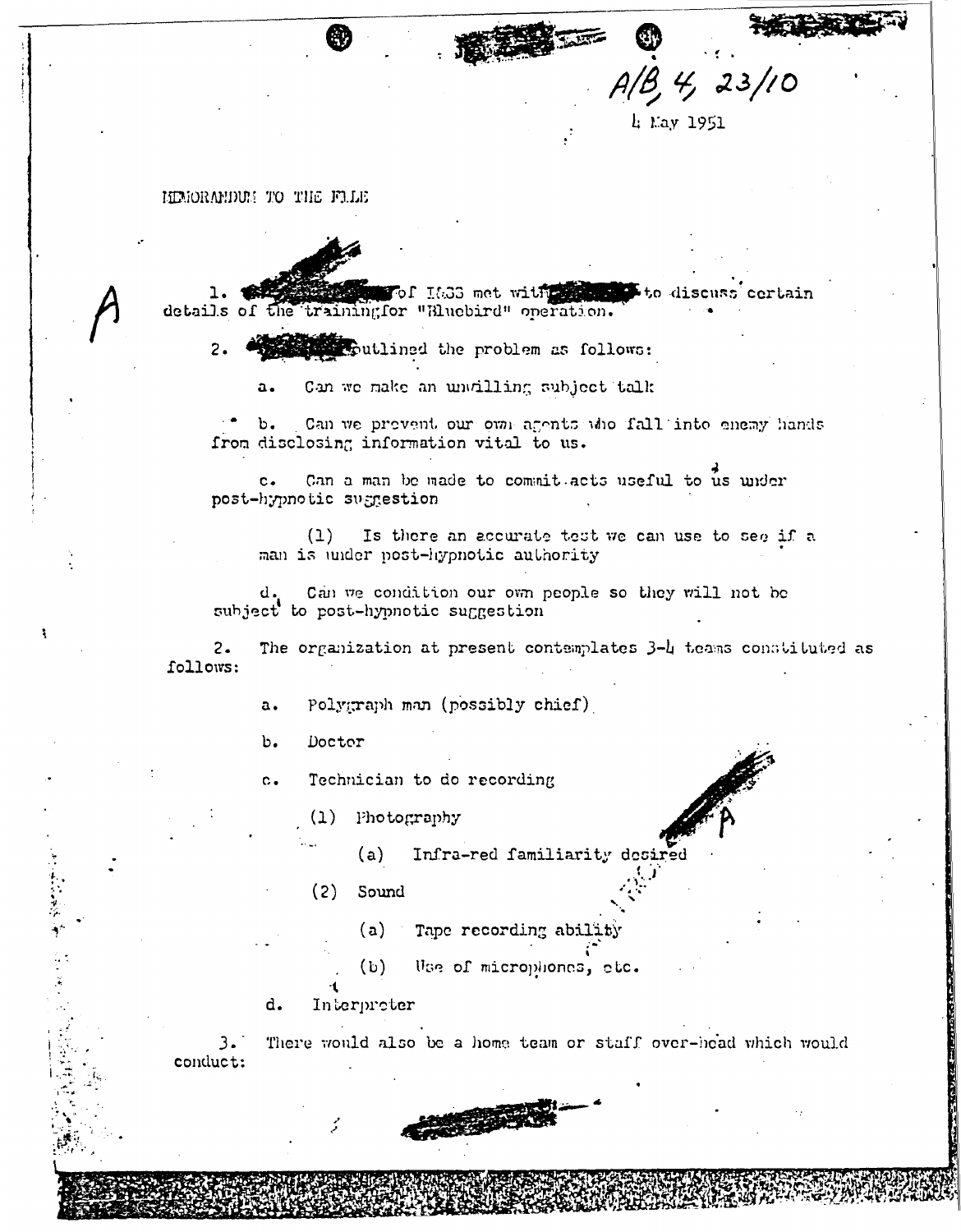Research in improved methods  $a.$ 

Testing of techniques  $\mathbf{b}$ .

Ì.

なみ掛けない。

赤谷 にあてる

٠,

- 「全ての情報を持っている」

 $H-B$ 

Training of new personnel  $c.$ 

4. The constitution described his ideas about the nature of the program. It should consist of

Training in the polygraph operation. (3-h weeks). This  $a<sub>1</sub>$ would be followed with 2-3 weeks practice in the use of it in the polygraph testing activity of J & SS.

- $b.$ lypnotic techniques (1-2 weeks)
- Interrogation  $C -$
- d. Orientation in Communist techniques
- Orientation in substantive material likely to be covered.  $e<sub>1</sub>$

The whole program to take about three months.

mandmasized the need for practice here before a team was to be sent out.

- They would operate in English  $a<sub>1</sub>$
- They would operate under controlled conditions  $b -$

Our biggest current problem is to obtain suitable subjects.

strofiefly described the program at the season  $\mathbb F$ as under EXThe cover is a program in the use of drugs to reduce the effects of air-sickness. The complisted some problems that must be considered immediately:

> What subtle ways are there of inoculation with drugs. a.

- $(1)$  lypo-spray
- $(2)$ Gases
- Food  $(3)$

What is the actual state of knowledge of hypnotism? c.g. Can  $b_{\bullet}$ we condition a man so that he can "beat the polygraph"?

> What are the possibilities of supersonic vibrations?  $c_{\bullet}$

What are the possibilities of electric devices  $d_{\bullet}$ .

Shock machines  $(1)$ sleep inducing machines such as used at